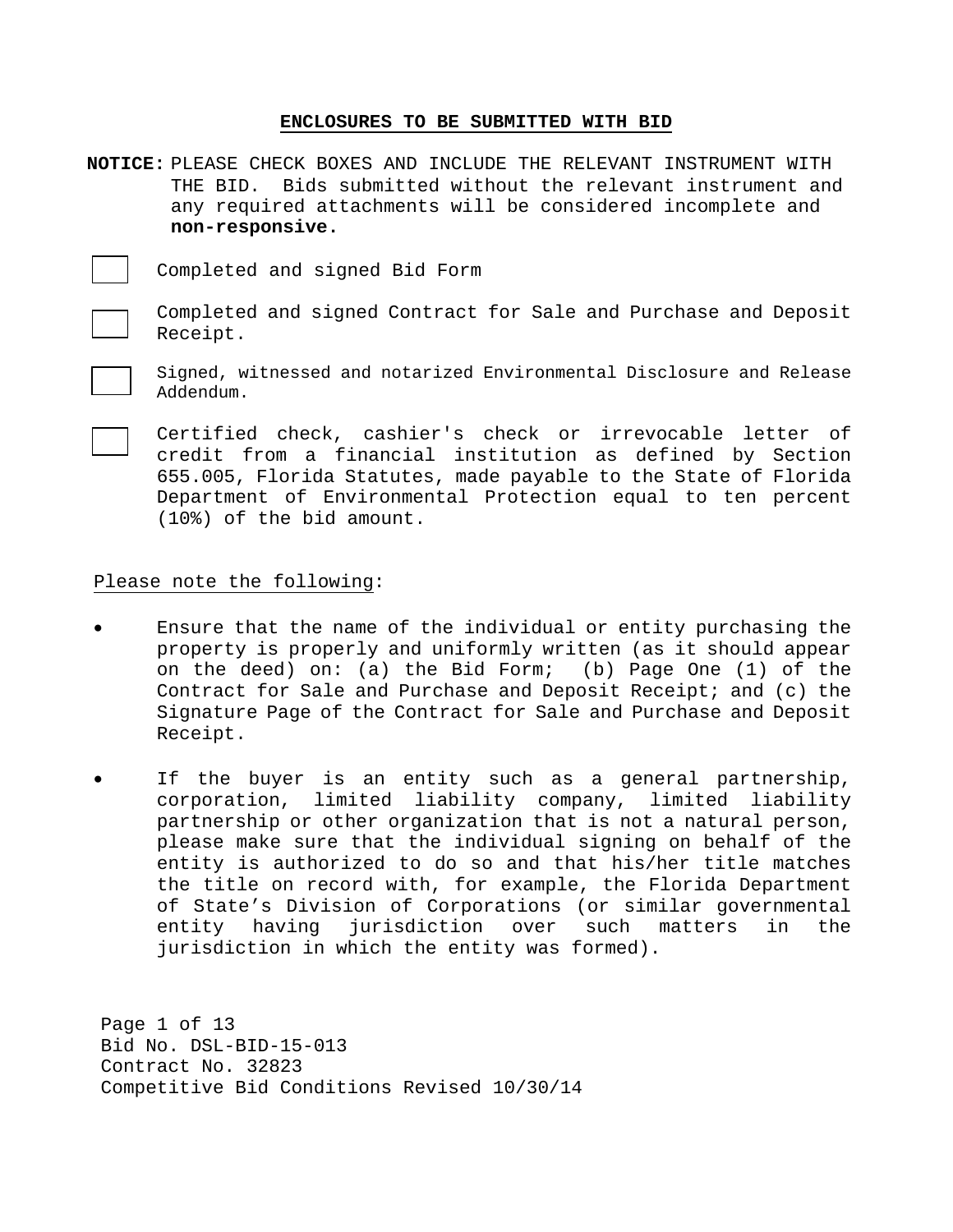#### STATE LAND SALE - BID CONDITIONS

Sealed bids will be received by the STATE OF FLORIDA DEPARTMENT OF ENVIRONMENTAL PROTECTION, (hereinafter referred to as "DEPARTMENT"), as staff tothe BOARD OF TRUSTEES OF THE INTERNAL IMPROVEMENT TRUST FUND OF THE STATE OF FLORIDA (hereafter referred to as the "TRUSTEES"), from prospective buyers(each prospective buyer is hereinafter referred to as "BIDDER") for the real property described below.

### LEGAL DESCRIPTION OF PROPERTY

The property which is located in Duval County, Florida, and is more particularly described in attached EXHIBIT "A."

**The minimum bid amount is \$754,000. Any bids for less than the minimum bid amount will be considered counterproposals and will be deemed nonresponsive and rejected.**

### CONDITIONS OF SALE

Sale of this property shall be by quitclaim deed (including improvements) on an "as is," "where is" basis. The BIDDER agrees to pay all outstanding real estate taxes. The BIDDER agrees to take title to the property subject to all outstanding taxes, any special liens or assessments, comprehensive land use plans, zoning, restrictions, prohibitions, permits, leases, tenancies and encumbrances affecting the property, and other requirements imposed by governmental authority; restrictions, qualifications and matters appearing on the plat, or otherwise common to the subdivision, restrictive covenants, public utility easements and all outstanding easements, reservations and other interests. The sale shall be subject to a reservation in favor of the TRUSTEES of an undivided three-fourths interest in phosphate, minerals, and metals and one-half interest in all petroleum with the privilege to mine and develop the same in compliance with Section 270.11, Florida Statutes.

Additionally, the sale shall include an Environmental Disclosure and Release addendum as part of the Contract for Sale and Purchase and Deposit Receipt, which addendum is attached hereto as Exhibit "B". The addendum identifies certain petroleum contamination which may exist on the Property and confirms that any clean up or restoration of the Property will be the sole responsibility and expense of the BIDDER. The BIDDER recognizes that the Property is being sold AS IS,

Page 2 of 13 Bid No. DSL-BID-15-013 Contract No. 32823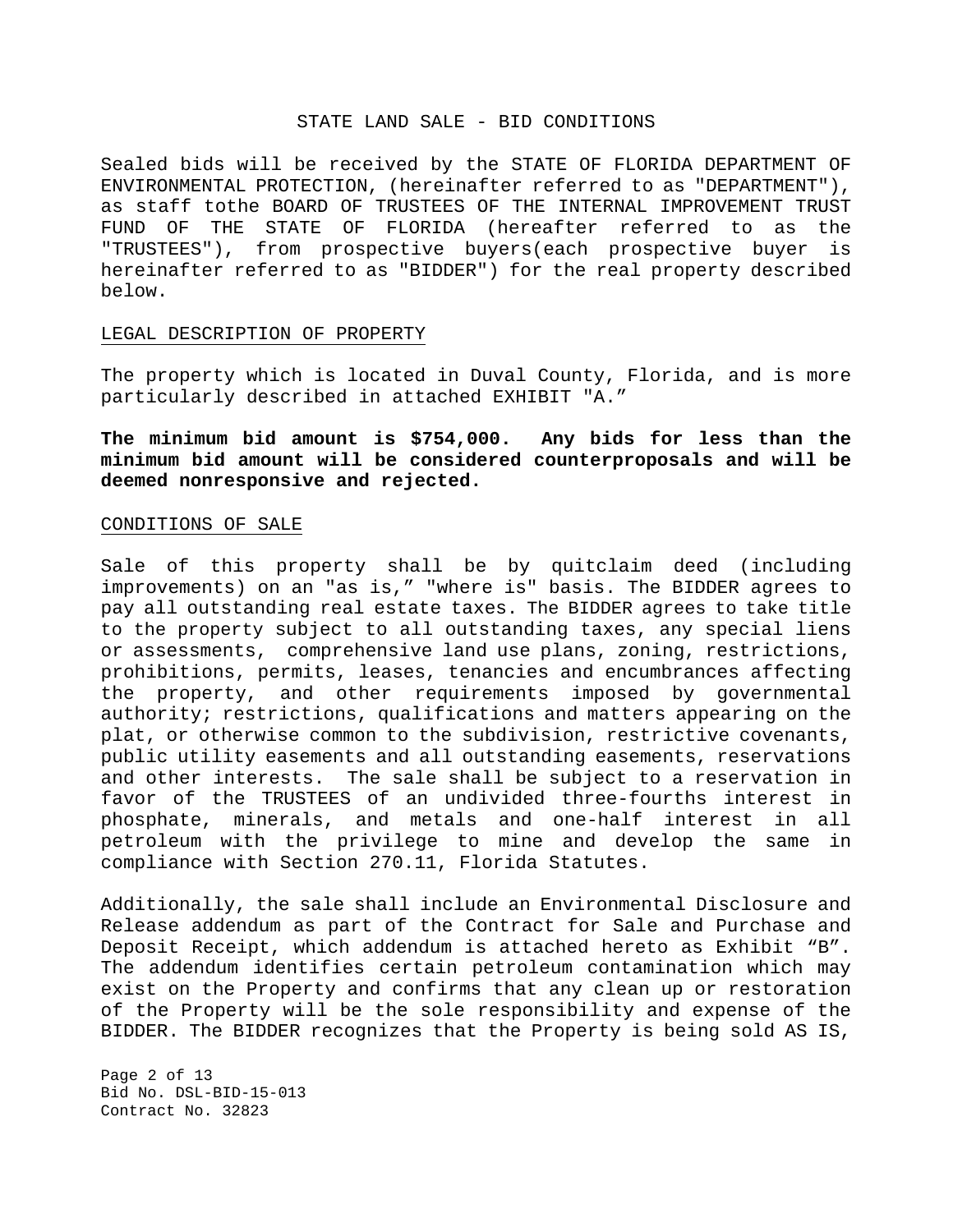WHERE IS, and the Seller's investigation of the environmental concerns on the Property is limited to the conditions identified in the addendum and does not include any other conditions on or within the Property.

# BID GUARANTEE

Each bid shall be accompanied by an earnest money deposit (hereinafter referred to as the "Deposit") in the form of a certified or cashier's check or irrevocable letter of credit from a financial institution as defined in Section 655.005, Florida Statutes, made payable to the State of Florida Department of Environmental Protection in the amount of ten percent (10%) of the BIDDER'S bid. The Deposit shall be forfeited to the TRUSTEES if the successful BIDDER fails to perform as specified after written notification of award. Any Deposits received from unsuccessful BIDDERS will be returned within ten working days after the TRUSTEES' decision.

# **BID CONDITIONS**

- 1. At closing, the successful BIDDER shall be required to pay the balance of the purchase price by wire transfer of funds through a Federal Reserve Bank or other immediately available funds acceptable to the TRUSTEES, made payable to the State of Florida Department of Environmental Protection or the TRUSTEES' designated closing agent.
- 2. The TRUSTEES will not extend credit. Therefore, each BIDDER is responsible for arranging any necessary financing and the name of any lender to be involved, if applicable, must be included in the bid.
- 3. The BIDDER shall pay for all costs of closing including, but not limited to, the cost incurred through the surveying, advertising and appraisal of the property, title insurance, documentary stamp tax on the quitclaim deed, recording costs, real estate brokerage fees, and any other closing costs that BIDDER may incur. The TRUSTEES may require that the closing be processed by and through a title insurance company office, or other agent, designated by the TRUSTEES, and the BIDDER shall pay any costs charged by such company or agent for this closing service.

Page 3 of 13 Bid No. DSL-BID-15-013 Contract No. 32823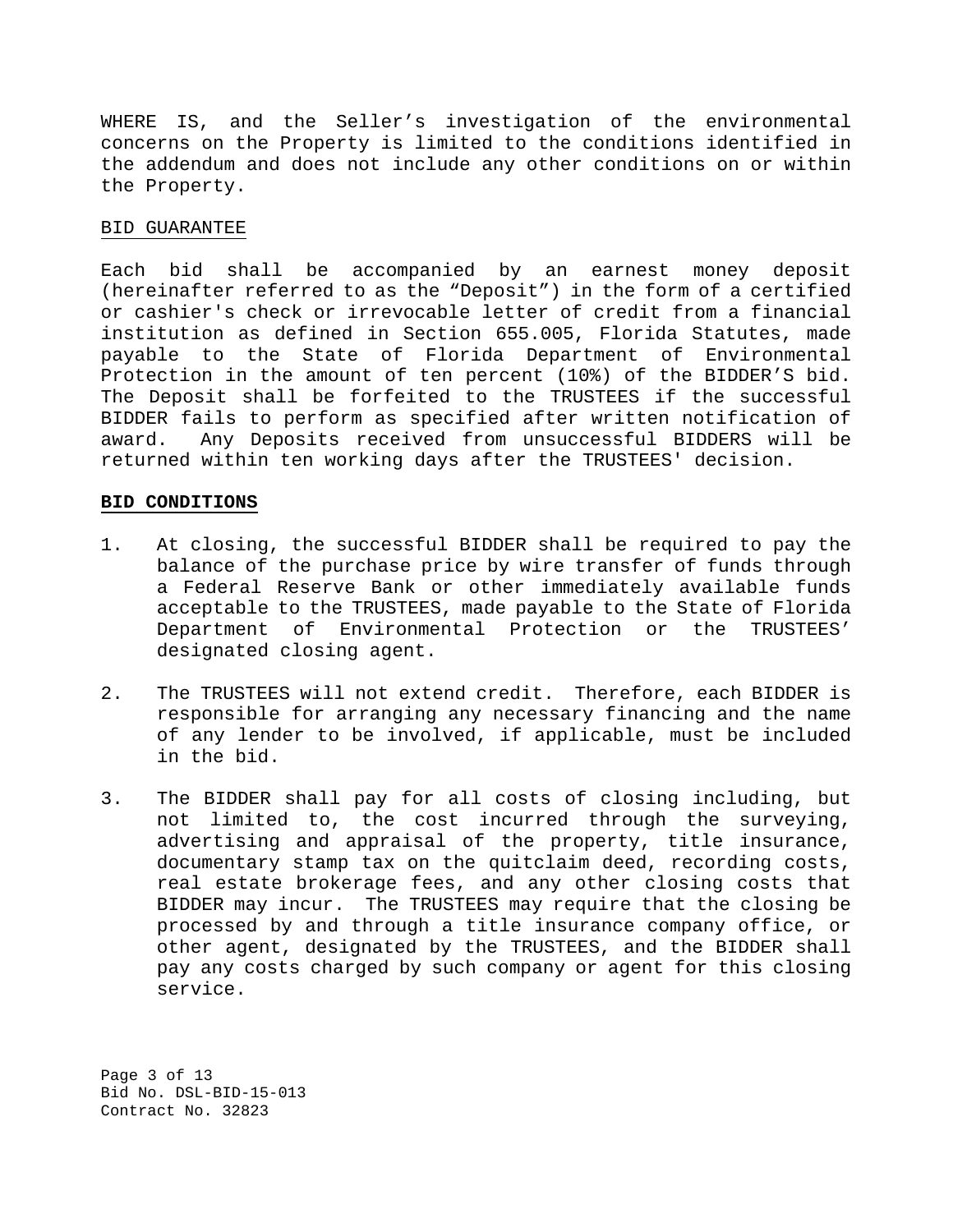4. The BIDDER shall pay all costs of sale incurred by the TRUSTEES or other parties on behalf of the TRUSTEES, by separate certified or cashier's check, made payable to the State of Florida Department of Environmental Protection or an escrow agent designated by the DEPARTMENT, at the time of closing. The following costs have been or will be incurred by the TRUSTEES. The amounts below are for informational purposes only and are believed to be the final costs incurred but may be subject to change or additional costs may be incurred prior to closing:

| $\bullet$ Appraisal:                   | \$3,500.00   |
|----------------------------------------|--------------|
| • Advertising:                         | \$ 306.12    |
| • Real Estate Brokerage fee to Savills |              |
| Studley Occupier Services, Inc.        | \$22,620.00* |

\*Fee to Savills Studley Occupier Services, Inc., shown above, is an estimate based on the minimum bid amount of \$754,000. The fee will be based on the final purchase price and may be higher than the estimated fee.

5. Any bid containing or accompanied by counterproposals or offers as to sale terms or conditions shall be deemed non-responsive and rejected.

## ON-SITE INSPECTION

An on-site inspection of the property is not mandatory; however, if you need assistance to locate and inspect the premises, please call Randy Mills, with Savills Studley Occupier Services, Inc., at (727)421-8789 to arrange for an on-site inspection. All interested parties are required to sign a Release and Waiver of Liability Agreement before entering the property.

## VERBAL INSTRUCTIONS NON-BINDING

The TRUSTEES are not bound by or responsible for any information verbally given to any prospective BIDDER by any employee of the DEPARTMENT. Only those communications pertaining to this bid, which are in writing from the DEPARTMENT, may be considered as a duly authorized expression on behalf of the DEPARTMENT and the TRUSTEES. Only communications from a BIDDER that are signed and in writing

Page 4 of 13 Bid No. DSL-BID-15-013 Contract No. 32823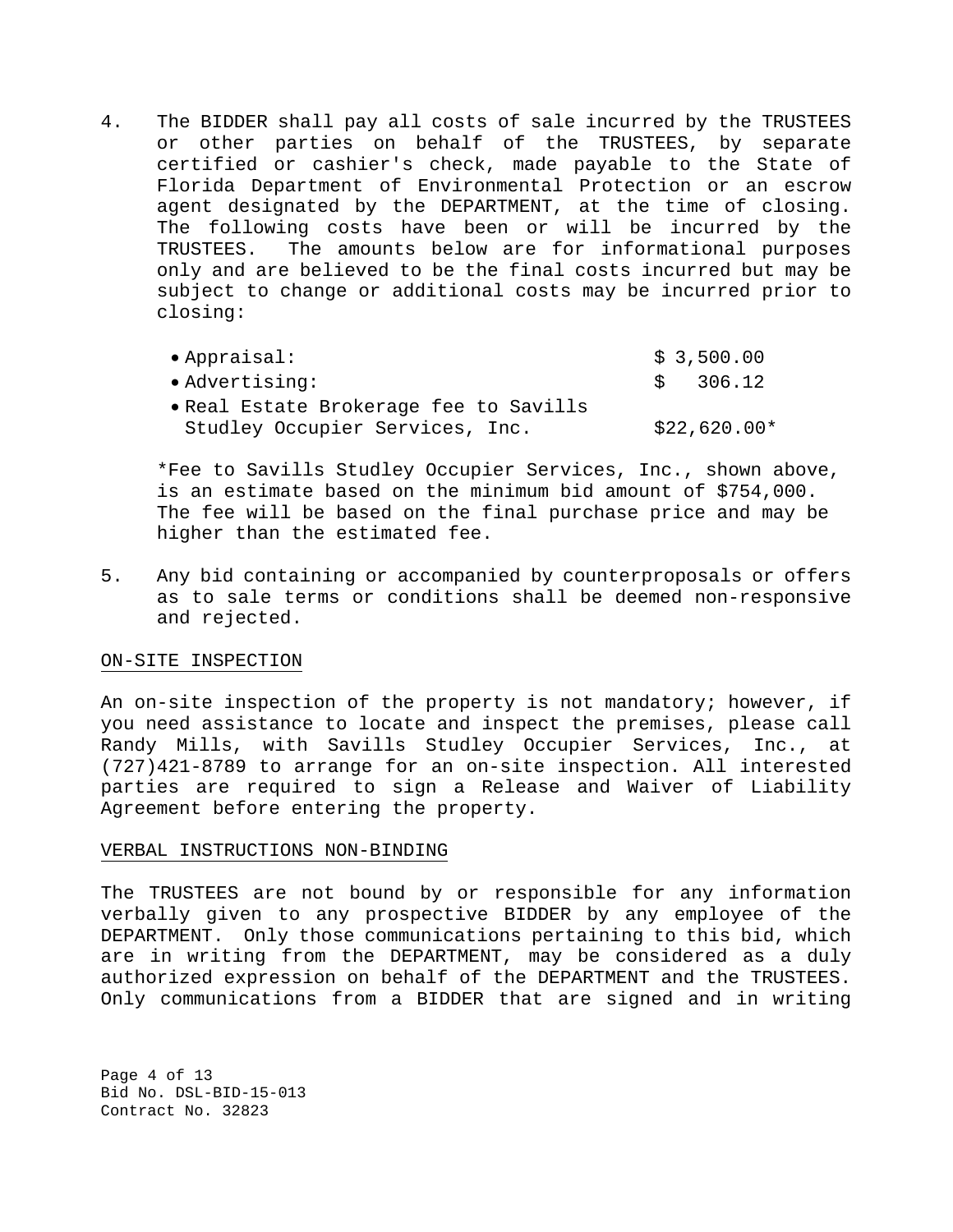will be recognized by the DEPARTMENT as duly authorized expressions on behalf of the BIDDER.

### GENERAL INFORMATION

It shall be the responsibility of each BIDDER to raise any questions prior to the bid opening concerning the property or the terms and conditions of sale or bidding procedures as stated in this bid invitation.

For information concerning the property and/or bidding procedures please contact Randy Mills, with Savills Studley Occupier Services, Inc., at (727)421-8789, or Ann Henson at (850)245-2785, State of Florida Department of Environmental Protection, Division of State Lands, Bureau of Real Estate Services, Room 380C, Carr Building, Tallahassee, Florida 32399-3000.

BIDDERS are cautioned to carefully examine this bid invitation, the property being offered for sale and to be thoroughly informed regarding any and all conditions and requirements of this bid invitation. A BIDDER will not be relieved of any liabilities and/or obligations because of its lack of knowledge of conditions or requirements.

## **BID SUBMISSION DEADLINE**

**Bids will be accepted until 12:00 noon, EST, March 1, 2016. Any bid received after that time will be returned to the BIDDER unopened. The DEPARTMENT is not responsible for bids not received by 12:00 noon EST, March 1, 2016.**

## BID OPENING AND CONSIDERATION

All bids received by the bid submission deadline will be publicly opened at **1:00 p.m., EST, on March 1, 2016**, Room 301G, Carr Building, 3800 Commonwealth Boulevard, Tallahassee, Florida 32399-3000 by the DEPARTMENT. Any interested party may attend this public bid opening. No bid will be accepted after the date and time established in the bid invitation.

# BID FORM AND CONTRACT FOR SALE AND PURCHASE AND DEPOSIT RECEIPT

The "Bid Form" and the "Contract for Sale and Purchase and Deposit Receipt" shall be completed in their entirety and be submitted in

Page 5 of 13 Bid No. DSL-BID-15-013 Contract No. 32823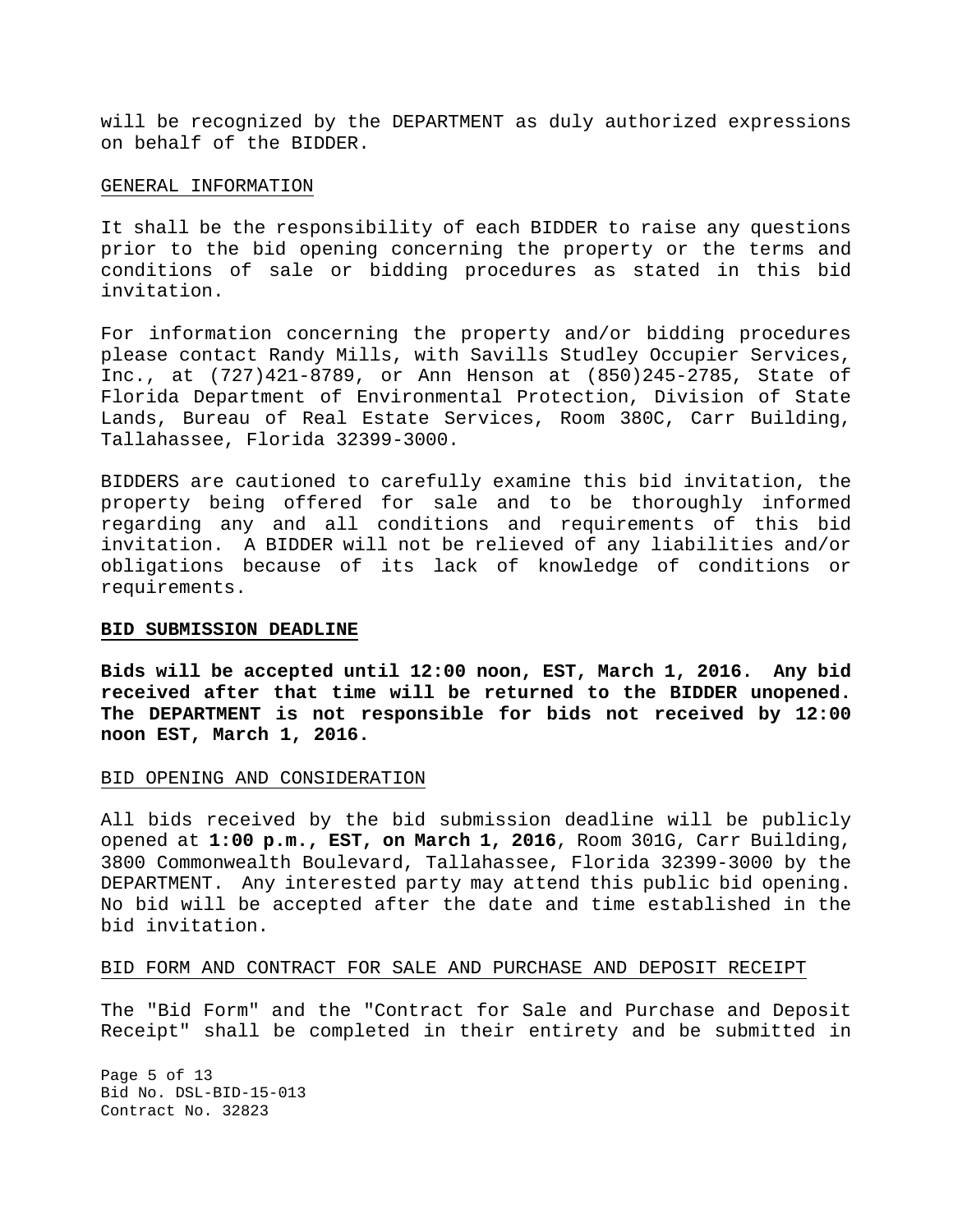accordance with the procedures set forth in this bid invitation. Otherwise, the bid will be deemed nonresponsive and rejected. The offer for the property shall be entered on the Bid Form and on paragraph 2. of the Contract for Sale and Purchase and Deposit Receipt. NO OTHER TYPE OF "BID FORM" OR "PROPOSAL SHEET" WILL BE ACCEPTED AS A VALID RESPONSE TO THIS BID INVITATION.

## BID AWARD

Any award made will be to the highest responsive BIDDER, provided it is in the TRUSTEES' interest to accept the bid. The TRUSTEES or the DEPARTMENT, as staff to the TRUSTEES, reserves the right to reject any or all bids. The TRUSTEES or the DEPARTMENT further reserves the right to waive any minor irregularities in any bid received. In the event two (2) or more responses are received which equal or exceed the minimum bid amount, are of equal amounts and are the highest responsive bids received, then those parties, and only those parties, will be notified by Savills Studley Occupier Services, Inc. or the DEPARTMENT within three (3) business days and asked to resubmit a new Bid Form and Contract for Sale and Purchase and Deposit Receipt within five(5) business days of the deadline for their notice. This procedure shall repeat until an award is made to the highest responsive BIDDER or until such time as the DEPARTMENT determines that this Bid is withdrawn.

#### MAILING INSTRUCTIONS

All bids must be submitted in a sealed envelope marked **"SEALED BID - DUVAL COUNTY, 227 PARK STREET, BID NO. DSL-BID-15-013." Each BIDDER MUST enter its name and return address in the upper left-hand corner for identification purposes.** Bids may be delivered as follows:

U.S. Postal Service to State of Florida Department of Environmental Protection, Division of State Lands, Bureau of Real Estate Services, 3800 Commonwealth Boulevard, Mail Station 115, Tallahassee, Florida 32399-3000, Attention Ann Henson,

hand delivery to State of Florida Department of Environmental Protection, Division of State Lands, Bureau of Real Estate Services, 3800 Commonwealth Boulevard, Carr Building First Floor Reception Desk, Tallahassee, Florida, Attention Ann Henson, or

Page 6 of 13 Bid No. DSL-BID-15-013 Contract No. 32823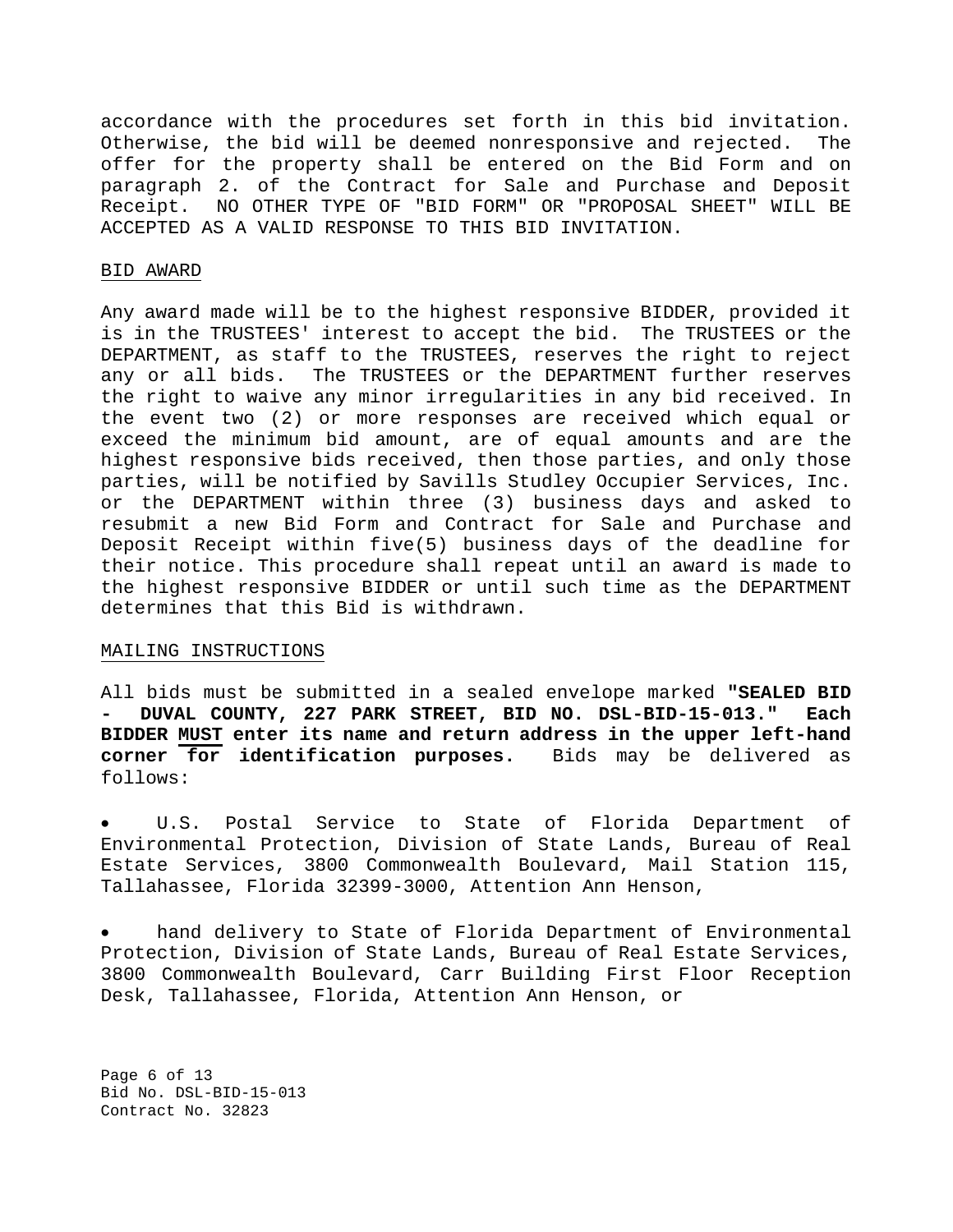sent via commercial carrier to the State of Florida Department of Environmental Protection, Bureau of Real Estate Services, Mail Station 115, 3800 Commonwealth Boulevard, Tallahassee, Florida 32399-3000 by the bid submission deadline.

**NOTE: THE STATE OF FLORIDA DEPARTMENT OF ENVIRONMENTAL PROTECTION WILL NOT OPEN ANY ENVELOPE SUBMITTED IN ASSOCIATION WITH THIS BID WHICH IS NOT PROPERLY ADDRESSED TO "State of Florida Department of Environmental Protection, Division of State Lands, Bureau of Real Estate Services" and marked** "**SEALED BID - DUVAL COUNTY, 227 PARK**  STREET, BID NO. DSL-BID-15-013. BIDS MUST BE **FORM AND INCLUDE A FULLY EXECUTED CONTRACT FOR SALE AND PURCHASE AND DEPOSIT RECEIPT ALONG WITH A 10% DEPOSIT.**

#### AMERICANS WITH DISABILITIES ACT REQUIREMENT

Any vendor or contractor submitting a bid or proposal to the DEPARTMENT for providing commodities or contractual services may not exclude any person(s) from participating in; deny any person(s) the proceeds or benefits of; not otherwise subject any person(s) or subcontractors to any form of discrimination based on the grounds of race, creed, color, national origin, age, sex, or disability. Any vendor or contractor which is providing commodities or contractual services, or possible subcontractor, must comply with the pertinent portion of the Americans with Disabilities Act of 1990, Public Law 101-336.

Any person with a qualified disability shall not be denied equal access and effective communication regarding any bid/proposal documents or the attendance at any related meeting or bid/proposal opening. If accommodations are needed because of a disability, please contact Randy Mills, with Savills Studley Occupier Services, Inc., at (727)421-8789, or Ann Henson (850-245-2785), State of Florida Department of Environmental Protection, Division of State Lands, Bureau of Real Estate Services, Carr Building, Tallahassee, Florida 32399-3000.

Page 7 of 13 Bid No. DSL-BID-15-013 Contract No. 32823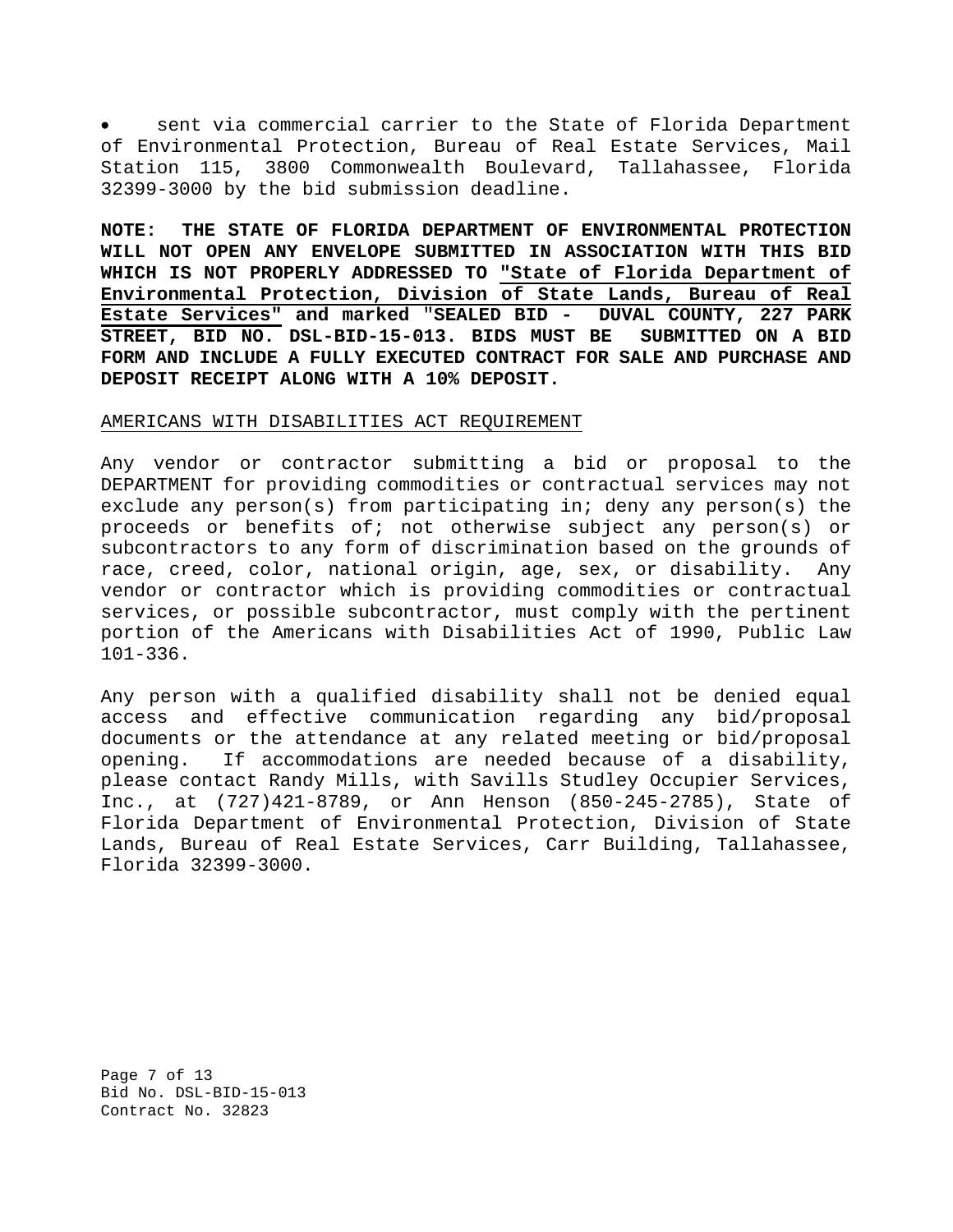### BID FORM

### STATE LAND SALE

BIDDER hereby bids the lump sum of \$ \_\_\_\_\_\_\_\_\_\_\_\_ for the purchase of the state land described in the Contract for Sale and Purchase and Deposit Receipt. The lump sum entered above does not include closing costs and other costs of the sale as described in the Bid Conditions and paragraph 4.c of the Contract for Sale and Purchase and Deposit Receipt.

# CERTIFICATION

I hereby certify that this bid is made without prior understanding, agreement or connection with any corporation, firm or person submitting a bid for this property and is in all respects fair and without collusion or fraud. I agree to abide by all conditions of this bid and certify that I am authorized to sign this Bid Form for the BIDDER. I further certify that I have read and understand all the bid specifications and conditions. I agree to all terms, conditions and provisions that pertain to the sale of the specified property.

| BIDDER NAME |                            |          | AUTHORIZED SIGNATURE         |  |
|-------------|----------------------------|----------|------------------------------|--|
|             |                            |          |                              |  |
|             | BIDDER MAILING ADDRESS     |          | AUTHORIZED SIGNATURE (Print) |  |
|             |                            |          |                              |  |
| CITY        | STATE                      | ZIP CODE | TITLE                        |  |
|             |                            |          |                              |  |
|             | AREA CODE/TELEPHONE NUMBER |          | CORPORATION CHARTER NUMBER   |  |

Page 8 of 13 Bid No. DSL-BID-15-013 Contract No. 32823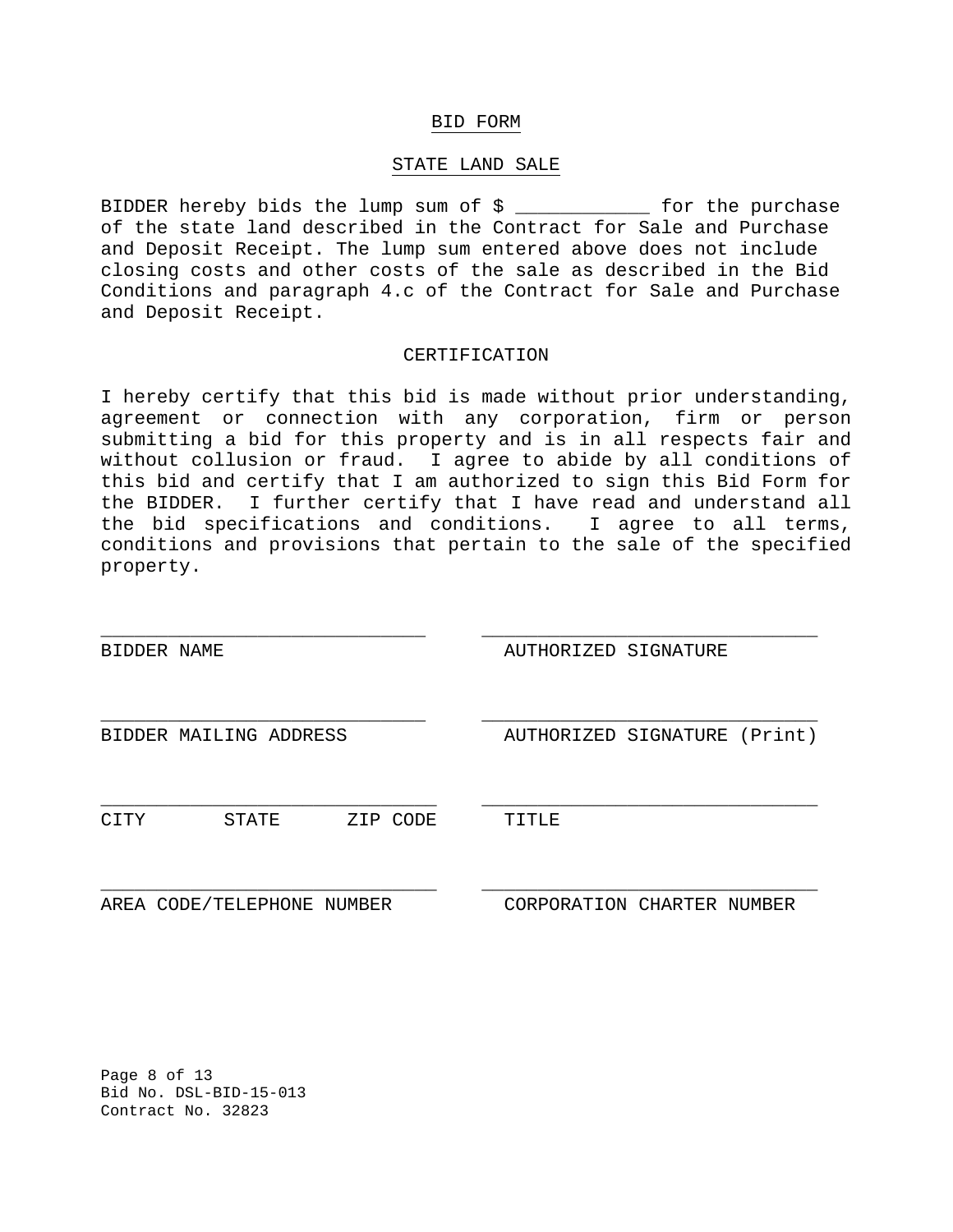# **EXHIBIT "A" LEGAL DESCRIPTION OF THE PROPERTY**

PARCEL 1: That certain piece, parcel or tract of land situate, lying and being in the City of Jacksonville, County of Duval and State of Florida, described as: The Southwest 35 feet of the Northeasterly 70 feet of Lot 2, Block 19, Brooklyn, according to plat thereof, recorded in Deed Book AJ, page 722, former public records, Duval County, Florida. LESS AND EXCEPT all sovereignty lands.

PARCEL 2: That certain piece, parcel or tract of land situate, lying and being in the City of Jacksonville, County of Duval and State of Florida, described as:

· Easterly 1/3 of Lot 2, (also known as the Northeast 35 feet of Lot 2), Block 19, Brooklyn, Plat Book 1, page 86, former public records, said portion of said lot being further described as fronting on Park Street 35 feet and running Southeasterly along the Northern side of said lot of the uniform width of 35 feet to the rear or Southeast side thereof. LESS AND EXCEPT all sovereignty lands.

PARCEL 3: That certain piece, parcel or tract of land situate and being in the City of Jacksonville, County of Duval and State of Florida, described as: The Northeasterly 6 feet of the Southeasterly 89 feet of Lot 7, and the Southwesterly 43.8 feet of the Southeasterly 89 feet of Lot 8, Block 19, Brooklyn, plat in Deed Book "P", page 379, and Plat Book 1, page 86, former public records, more specifically described as follows:

Starting at the intersection of the boundary line between Lots 7 and 8, Block 19, and the Northern boundary of Oak Street in Block 19, Brooklyn, run thence Southwesterly along the North boundary line of Oak Street 6 feet to an iron for a point of beginning; run thence Northwesterly parallel to the lot line between Lots 7 and 8, a di stance of 89 feet to an iron; run thence Northeasterly parallel to Oak Street a distance of 49.8 feet to an iron; run thence Southeasterly parallel to the Western boundary line of Lot 8 to an iron<br>in the North boundary of Oak Street; run thence the North boundary of Oak Southwesterly to point of beginning. LESS AND EXCEPT all sovereignty lands.

PARCEL 4: Part of the Southwest 35 feet of Lot 2, part of the Northeast 61 feet of Lot 3, the Southwest 35 feet of Lot 9, and the Northeast 61 feet of Lot 8, all in Block 1 9, Brooklyn, and more particularly described as:

Page 9 of 13 Bid No. DSL-BID-15-013 Contract No. 32823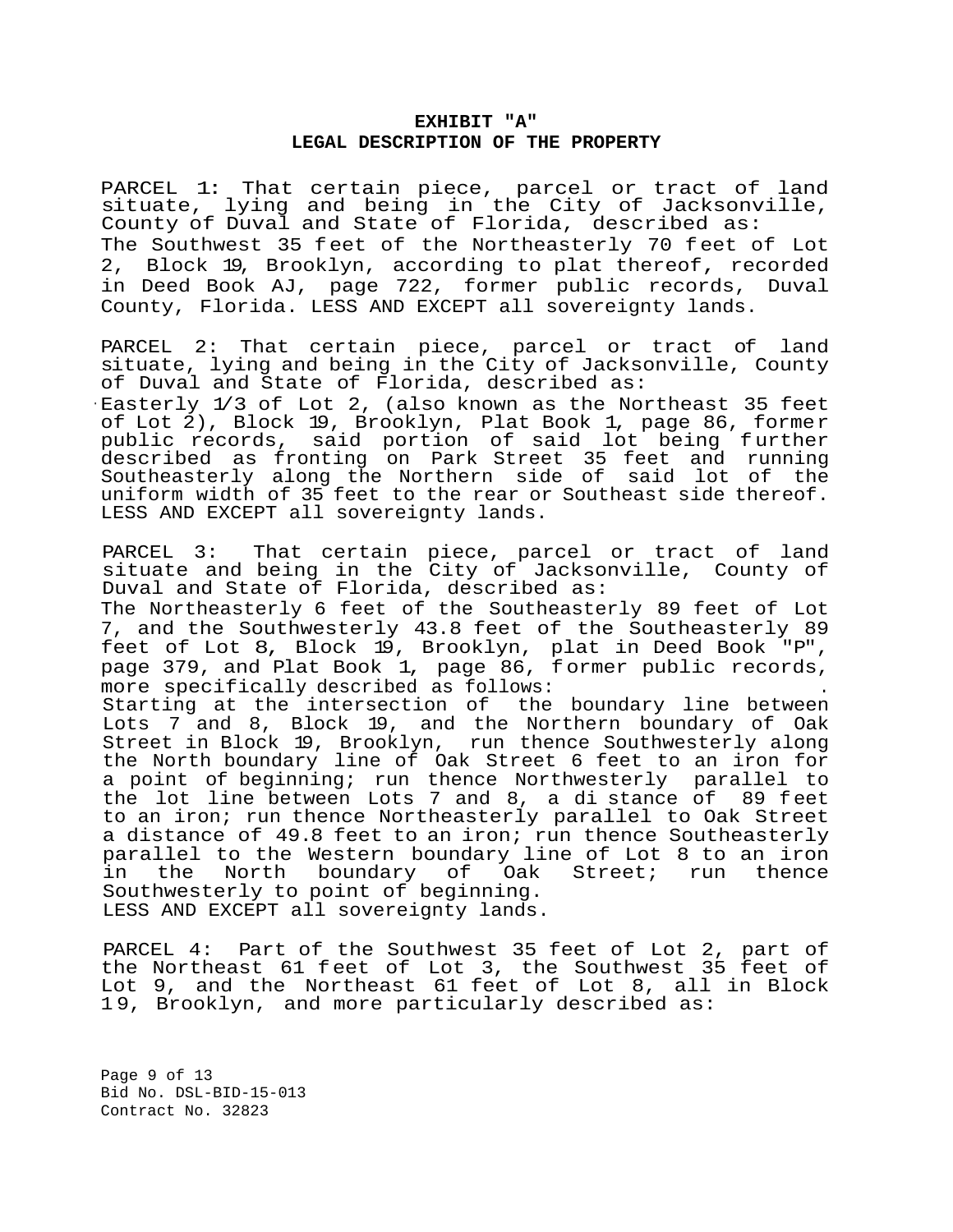Beginning at a point in the Southeasterly line of Park Street, City of Jacksonville, Florida, as now established, 271 feet Southwesterly measured along the Southeasterly line<br>of Park Street from the Southwesterly line of Jackson Park Street from the Southwesterly line of Jackson Street, running thence Southeasterly and parallel to the Northeasterly line of Dora Street, a distance of 196.5 feet, more or less, to the Northwesterly line of Oak Street, running thence Northeasterly along the Northwesterly line of Oak Street 96 feet, running thence Northwesterly parallel to the North- easterly line of Dora Street 196. 5 feet, more or less, to the South- easterly line of Park Street, running thence Southwesterly along the Southeasterly line of Park Street 96 feet to the point of beginning. LESS AND EXCEPT all sovereignty lands.

PARCEL 5: The Northeasterly 70 feet of Lot 9, Block 19, Brooklyn, according to plat recorded in Deed Book AJ, page 723, of the former public records, except that part thereof described in Deed Book 457, page 342, current public records. LESS AND EXCEPT all sovereignty lands.

BSM:  $\frac{\text{A} \text{cay}}{\text{DATE}}$ : May 22, 2014

Page 10 of 13 Bid No. DSL-BID-15-013 Contract No. 32823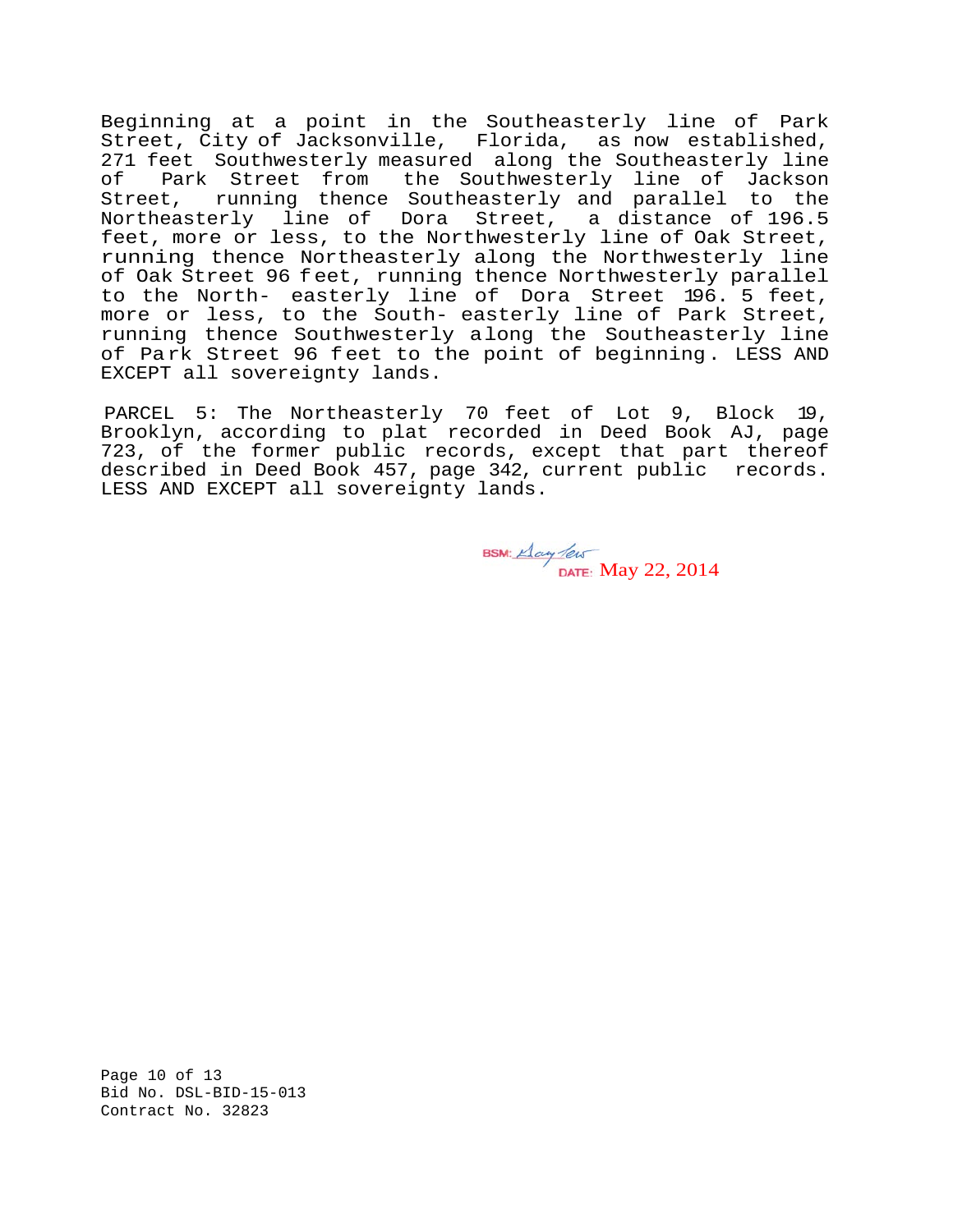# **EXHIBIT "B" ENVIRONMENTAL DISCLOSURE AND RELEASE ADDENDUM**

**THIS ENVIRONMENTAL DISCLOSURE AND RELEASE ADDENDUM** (this "Release") is made a part of and is specifically incorporated by reference into the Contract for Sale and Purchase ("Contract"), for the purchase of the property and the improvements commonly known as 227 Park Street, Jacksonville, Florida, and more particularly described in the attached Exhibit "A" to the Contract (the "Property"). This Release addendum is being signed simultaneously with the Contract. BUYER hereby acknowledges and agrees as follows:

SELLER has advised BUYER that the Property may be affected by petroleum contamination or other environmental hazards or conditions. Specifically, a 1,000-gallon, metal underground storage tank (UST) used initially for diesel storage, and later used for heating oil, was registered in January 1988 by the Florida Department of Health and Rehabilitation as being installed on the Property in 1956, as documented under Registered Facility #8839401. While Chapter 62-761.300(2)(e), Florida Administrative Code (F.A.C.), exempts "any storage tank system with a storage capacity of less than 30,000 gallons used for the sole purpose of storing heating oil for consumptive use on the premises where stored" from regulation and inspection, BUYER would still be responsible for rehabilitation of any petroleum contamination and/or other environmental hazards pursuant to Chapter 62-780, F.A.C. No documented discharges have been reported for the facility and the status of the UST is unknown. No soil or groundwater sampling has been conducted at the Property.

BUYER acknowledges that in the event any form of environmental contamination is discovered on the Property, BUYER will be solely responsible for complete site rehabilitation, and all areas contaminated with petroleum contamination, and/or other environmental hazards or conditions will be properly and thoroughly rehabilitated by BUYER at BUYER's own expense pursuant to Chapter 62- 780, F.A.C. BUYER acknowledges that SELLER has advised BUYER to make its own evaluation of the Property. **BUYER acknowledges that it is the sole responsibility of BUYER to conduct any testing and sampling, remediation or restoration on the Property**.

BUYER also acknowledges that BUYER is buying the Property AS-IS, with no warranties nor representations from SELLER whatsoever. BUYER represents and warrants to SELLER that BUYER has made (or will make before closing on the purchase of the Property) its own inspection and evaluation of the Property to BUYER's complete satisfaction, and BUYER accepts the Property AS-IS at the time of closing. BUYER is electing to purchase the Property from SELLER in an AS-IS condition with full knowledge of the potential condition of the Property, the potentially serious health risks, and the potential liability that BUYER could incur as the owner of the Property for claims, losses, and damages arising out of any petroleum contamination, and/or other environmental hazards or conditions on the Property. BUYER agrees that the purchase price of the Property reflects the agreed upon value of the Property AS-IS taking into account the aforementioned disclosures.

Page 11 of 13 Bid No. DSL-BID-15-013 Contract No. 32823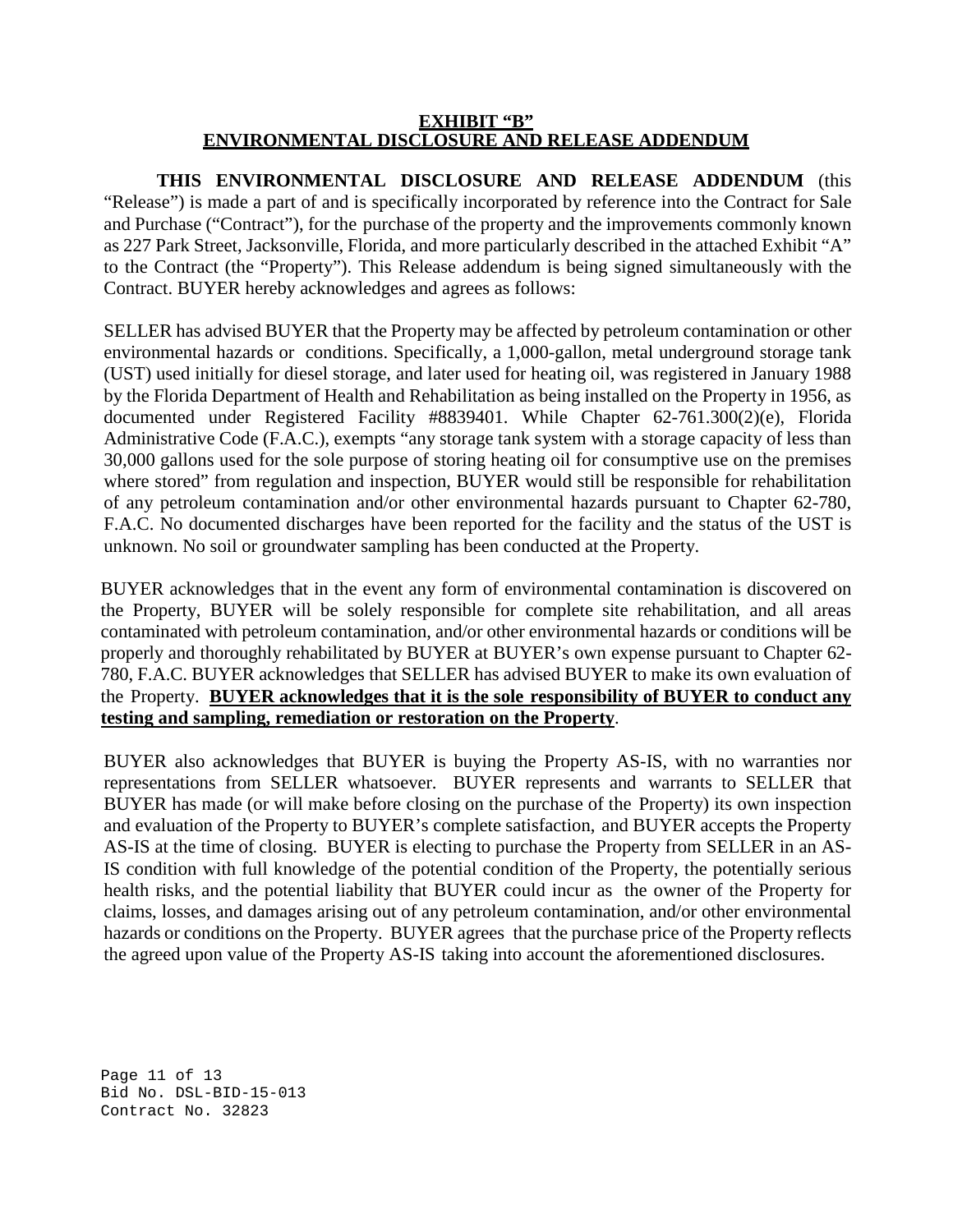BUYER further acknowledges that SELLER has not made and does not make any express or implied representations or warranties of any kind with respect to the environmental condition of the Property or whether the Property is in compliance with applicable local, state, or federal environmental or other laws, statutes, regulations, rules, ordinances, codes, or standards ("Laws"). BUYER hereby agrees not to pursue any claims, losses, or damages, against SELLER, or SELLER's officers, employees, representatives, agents, brokers, predecessors, successors, or assigns, arising out of or relating in any way to any violations of Laws, or for costs, fees, or expenses incurred in conducting investigations relating to Laws or the Property. In addition, to the fullest extent permitted by law, BUYER, for itself, and for all BUYER's invitees, agents, heirs, executors, devisees, and assigns hereby forever waives and fully releases SELLER, and SELLER's officers, employees, representatives, agents, brokers, predecessors, successors, and assigns (the "Released Parties") from and against any and all claims, causes of action, whether administrative or judicial, losses, costs (including any and all reasonable attorneys' fees, court costs, and reasonable costs of investigation, litigation, and settlement), expenses, penalties, fines, demands, liens, judgments, compensation, fees, loss of profits, injuries, death, and/or damages, of any kind whatsoever, whether known or unknown, fixed or contingent, joint or several, criminal or civil, or in law or in equity arising from, in connection with, or in any way relating to any known or unknown conditions of the Property, including but not limited to, the existence of petroleum, petroleum products, petroleum contamination, and/or any other environmental hazards or conditions on the Property or adjacent properties ( collectively referred to as "Claims"). **BUYER also agrees to fully indemnify, protect, defend, and hold the Released Parties harmless from and against any and all Claims**.

BUYER acknowledges that: (1) it will receive direct and indirect benefits from the Contract; (2) that SELLER has relied and will rely on the representations, covenants and agreements herein in closing the Contract; and (3) that the execution and delivery of this Release is an essential condition but for which SELLER would not close the Contract.

Page 12 of 13 Bid No. DSL-BID-15-013 Contract No. 32823